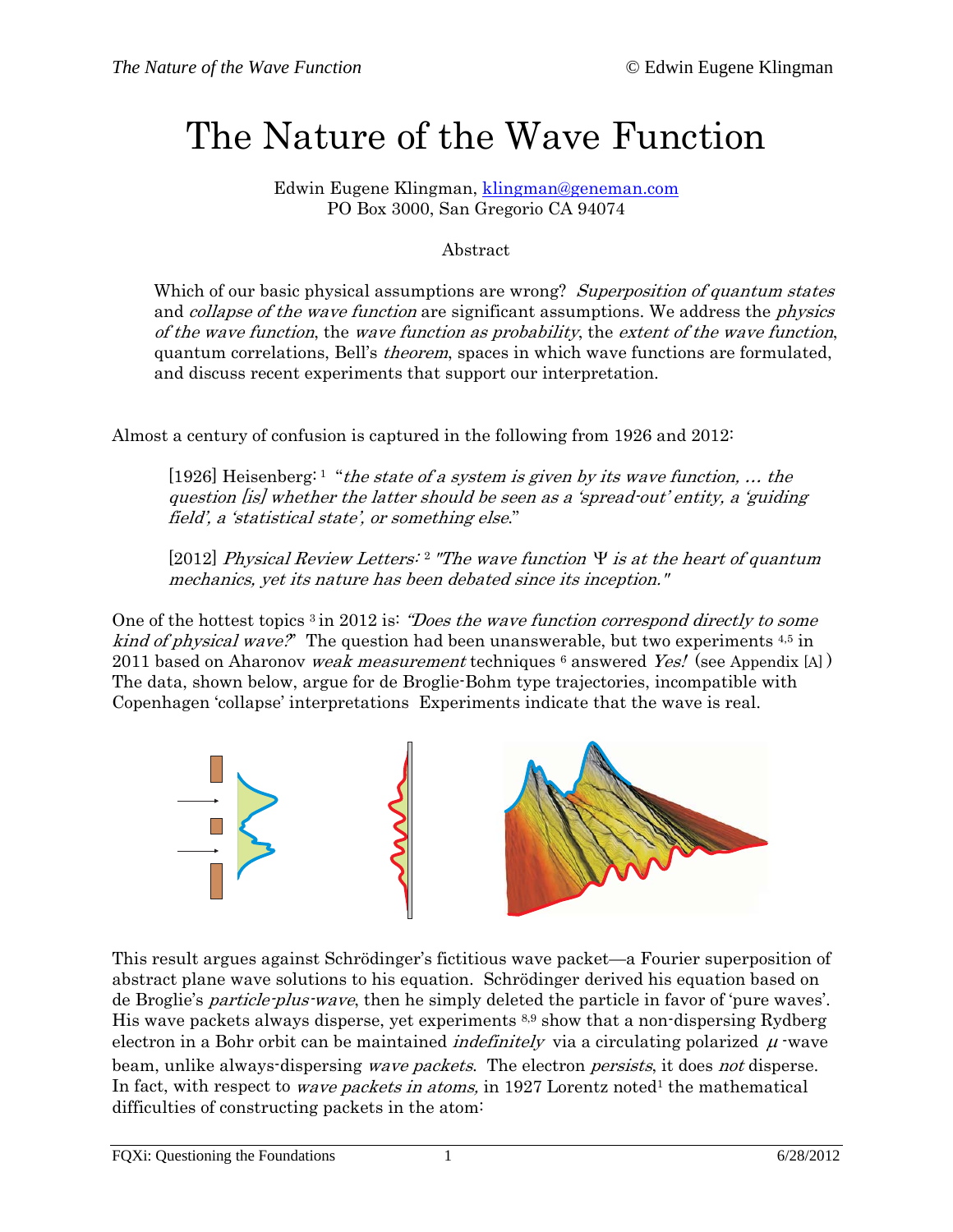"…we do not have at our disposal wavelengths sufficiently small or sufficiently close together…The frequencies of stable waves in the atom (eigenvalues) are more or less separate from each other [but] to construct a packet, one must superpose waves of slightly different wavelengths: now one can use only eigen-functions  $\psi_n$ , which are sharply different from one another. In atoms then, one cannot have wave packets."

The problem (ignored for almost a century) isn't *dispersing wave packets* in the atom, but the impossibility of such wave packets even existing in the atom.

### The Nature of the Wave Function

The particle-plus-wave is real, but de Broglie failed to specify just what the wave is. We do so here, beginning with an equation from *general relativity*  $10^{-1}$ 

$$
\vec{\nabla} \times \vec{C} = -\frac{16\pi\kappa g}{c^2} \rho \vec{v}
$$
 (1)

The reduced equation  $\vec{\nabla}\times\vec{C}=-\vec{p}$  suppresses constants (see [B]) and density dependence for simplicity. NASA's *Gravity Probe B* measured the C-field of the Earth and in 2011 reported agreement with general relativity  $11$ . But this was the *decoherent* C-field of a thermal body (the Earth)—and in 2006 Tajmar found<sup>12</sup> a C-field quantum *coherency* factor  $\kappa = 10^{31}$ . Thus electrons, arguably the highest matter density  $\rho$  in the Universe, maximize local Cfields induced by mass current density  $\rho \vec{v}$  or momentum  $\vec{p}$  as shown:



In the reduced equation, momentum  $\vec{p}$  induces a left handed *gravito-magnetic* circulation much as *electro-magnetic charge-current-density*-based circulation is induced in the B-field equation  $\vec{\nabla} \times \vec{B} = \vec{j}$ . This C-field circulation provides the *wave* of de Broglie's *particle-plus*wave basis of quantum mechanics. One might view the circulating C-field as analogous to a  $3D$  bow wave with the electron as boat analog. Every moving particle is accompanied by its induced C-field wave. 'Mass current' is 'particle momentum', so photons, with non-zero momentum, also induce C-field circulation  $\vec{\nabla} \times \vec{C} \propto -\vec{E} \times \vec{B}$  as shown in (2). The *mass-based* Lorentz force equation<sup>13</sup>,  $\vec{F} = m(\vec{G} + \vec{v} \times \vec{C})$  implies that *gravito-magnetic* C-field circulation has units of frequency  $1/t$  , just as *gravito-electric* G-field has units of acceleration  $1/t^2$  . The C-field circulation is thus described by exponential  $exp[iCt]$ , which, via Einstein's energy equation  $E = \hbar C$  we can rewrite as  $\exp[iEt/\hbar]$ , showing C-field-based wave functions to be plane wave solutions to Schrödinger's equation.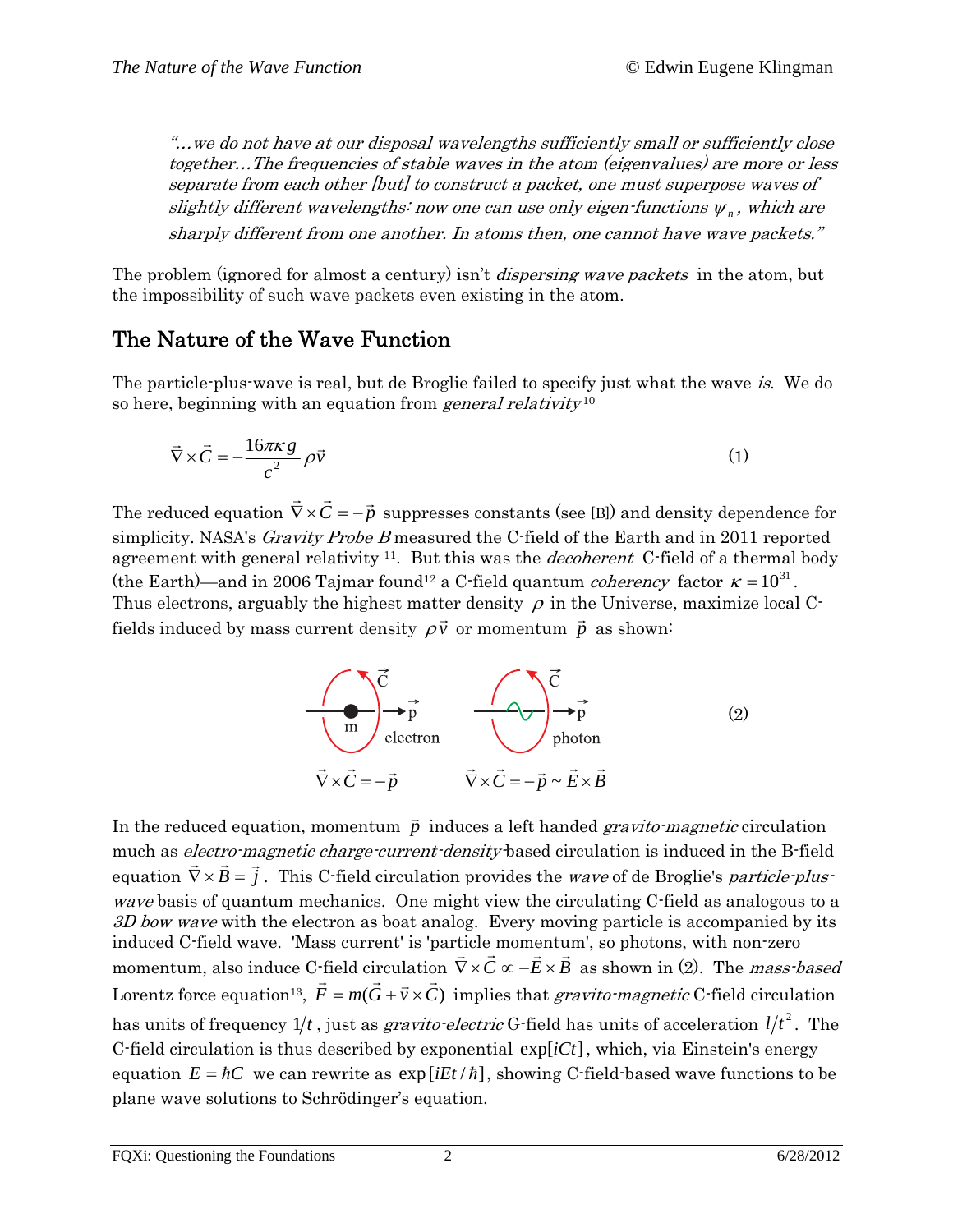### The Quantum Theory of the C-field

How else does the C-field connect with quantum mechanics? Sakurai 14 describes a neutron interference experiment and concludes that "gravity is not purely geometric at the quantum *level because the effect depends on*  $(m/h)^2$ ." In his development of quantum mechanics, a state ket  $|\alpha\rangle$  evolves with time according to a unitary time evolution operator  $U(t,t_0)$  via equation  $|\alpha(t)\rangle = U(t,t_0)|\alpha(t_0)\rangle$ . For an infinitesimal time change dt Sakurai asserts that a satisfactory time-evolution operator is

$$
U(t_0 + dt, t_0) = 1 - i\Omega dt
$$
 (3)

where  $\Omega$  is an operator having dimensions of frequency, then he asks:

"Is there a familiar observable with dimensions of frequency?"

The C-field has dimensions of frequency, so we replace  $\Omega$  by C and, following Sakurai, it is easy to derive the differential equation  $i \partial U(t, t_0)/\partial t = CU(t, t_0)$  then to multiply both sides by Planck's constant  $\hbar$  to obtain Schrödinger's equation for the time evolution operator

$$
i\hbar \frac{\partial}{\partial t} U(t, t_0) = \hbar C U(t, t_0).
$$
 (4)

Note that  $E = \hbar C$ . Of this fundamental equation Sakurai states:

"Everything that has to do with time development follows from [it]."

Since (4) is an operator equation, we multiply by a state ket and obtain

$$
i\hbar \frac{\partial}{\partial t} |\alpha(t)\rangle = \hbar C |\alpha(t)\rangle
$$
 (5)

where the C-field may depend upon time. So an equation of general relativity yields a *coherent* circulating wave—induced in *density dependent* manner by the densest material in the universe, the electron—leading to Schrödinger's wave equation.

### The Wave Function as Probability

With experimental evidence of *particle plus real wave*, and a path to Schrödinger's equation of quantum mechanics, we now ask how *real physical waves* provide abstract *probability* amplitudes? The partition function is well known from statistical theory:

$$
Z = e^{-E/kT} \tag{6}
$$

The partition function,<sup>15</sup> and *Fermi-Dirac, Bose-Einstein*, and *Maxwell-Boltzmann* versions, tells us that the probability of finding a microstate of a given energy is inversely related to the energy—the greater the energy, the smaller the probability of occurrence and vice versa. A free particle with momentum  $p = h/\lambda$  has energy: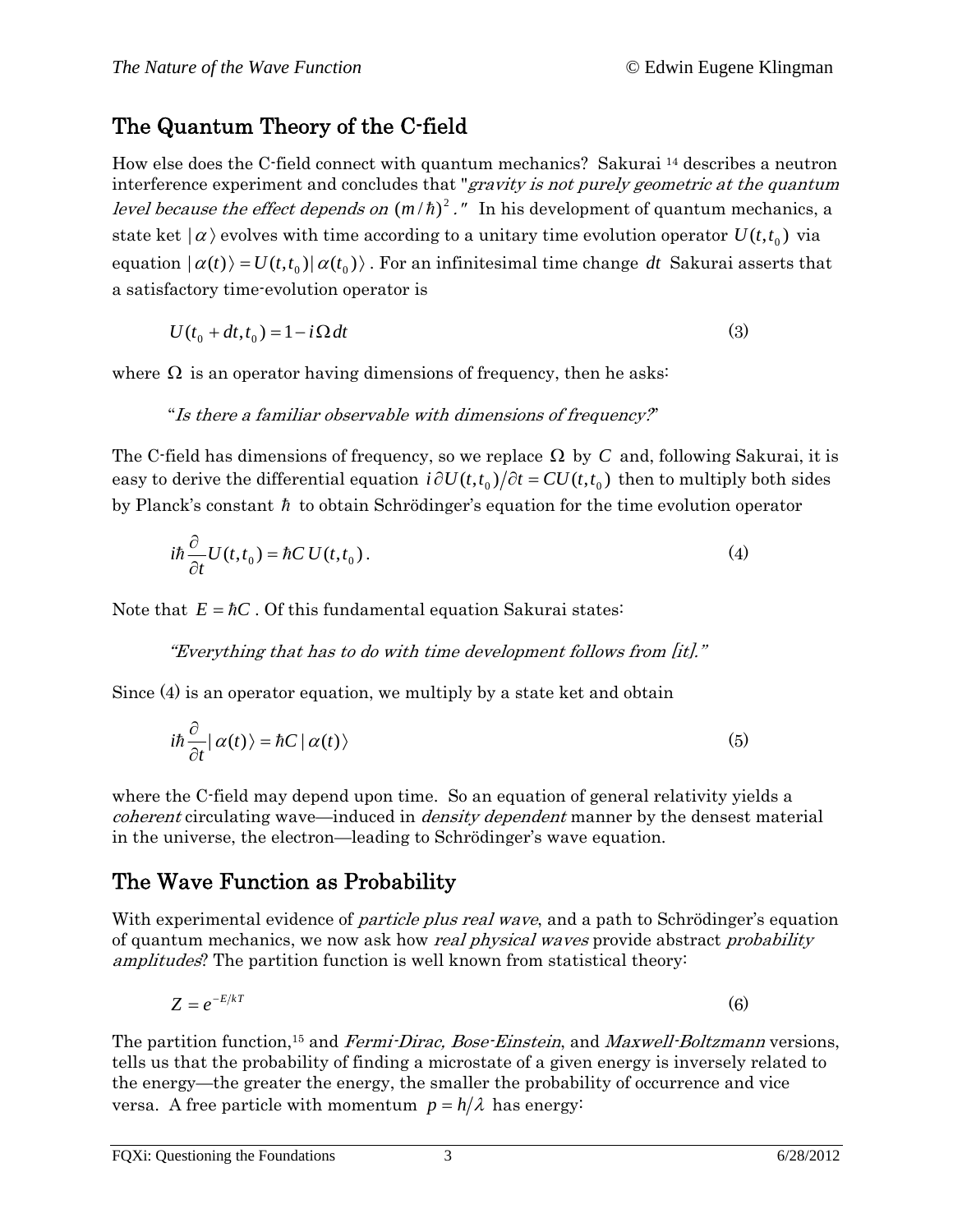$$
E = \frac{p^2}{2m} \Rightarrow \frac{-h^2}{2m} \left(\frac{1}{\lambda^2}\right) \tag{7}
$$

Thus the basic relation between energy and wavelength combined with the partition function yields probability  $P(E) \sim f(1/E) \sim f(\lambda^2)$ . The quantum mechanical expectation value of any observable is  $\langle O \rangle = \int \Psi^* O \Psi d\tau / \int \Psi^* \Psi d\tau$  hence the expectation energy is

$$
\langle E \rangle = \frac{\int \Psi^* E \Psi d\tau}{\int \Psi^* \Psi d\tau} \sim \int \Psi^* \left(\frac{p^2}{2m}\right) \Psi d\tau \sim f\left(\frac{1}{\lambda^2}\right) \tag{8}
$$

Thus particle energy is *always* a function of wavelength. Non-normalizable free particles have any energy, but most quantum systems of interest are *bound* states, with discrete energy eigenvalues  $E_n$  that correspond to discrete wavelengths with  $P(E_n) \sim P(\lambda_n^2)$ . Physical wave functions <sup>7</sup>  $\Psi(\vec{r},t) = C_0 \exp[i(\vec{p} \cdot \vec{r} - \hbar C t)/\hbar]$  are functions of wavelength.

A physical wave is non-normalizeable—one must sum the square of all possible waves and normalize by the root of the sum to obtain a *probability amplitude* or specific measure of probability in an energy basis. But this wave function is based on a *real local particle* and a real physical field, not a superposition of fictitious waves that *collapse* upon measurement. Quantum systems are always found in real ("pure") states, with probability implicit in the physical wave by virtue of the partition function and of de Broglie's relation,  $p = h/\lambda$ .

So quantum mechanics is based on *real local particle-plus-induced-wave*, not on *mystical* non-local superposition of non-real wavefunctions of the kind Bohr, Feynman and others insist "no one can understand." Recall that John Bell was inspired by de Broglie's theory and noted that the wave is just as real as Maxwell's fields, stating

"No one can understand this theory until he is willing to think of  $\Psi$  as a real objective field rather than just a 'probability amplitude'."<sup>16</sup>

Bell also noted "...two particles interact at short range and strong spin correlations are induced which persist when the particles move far apart." This is entanglement, a very fragile resource,<sup>17</sup> but just how far can one particle interfere with another or with itself?

Diagram (2) for  $\vec{\nabla} \times \vec{C} = -\vec{p}$  simply shows a circle around momentum  $\vec{p}$  but from orbital dynamics, we know that the wave must extend over several wavelengths in order to support self-interference. De Broglie's  $\lambda = h/p$  defines a wavelength and thus a minimum extent of the wave function, but maximum extent could range from one wavelength to infinity, since Schrödinger's wave packet is conceptually built of monochromatic plane waves of infinite extent. We can safely ignore wave functions of infinite extent, but all treatments of atomic orbits are based upon the assumption of an integral number of wavelengths—the link that connects wavefunction to both energy and probability. How many wavelengths? No maximum number is found in Schrödinger's equation.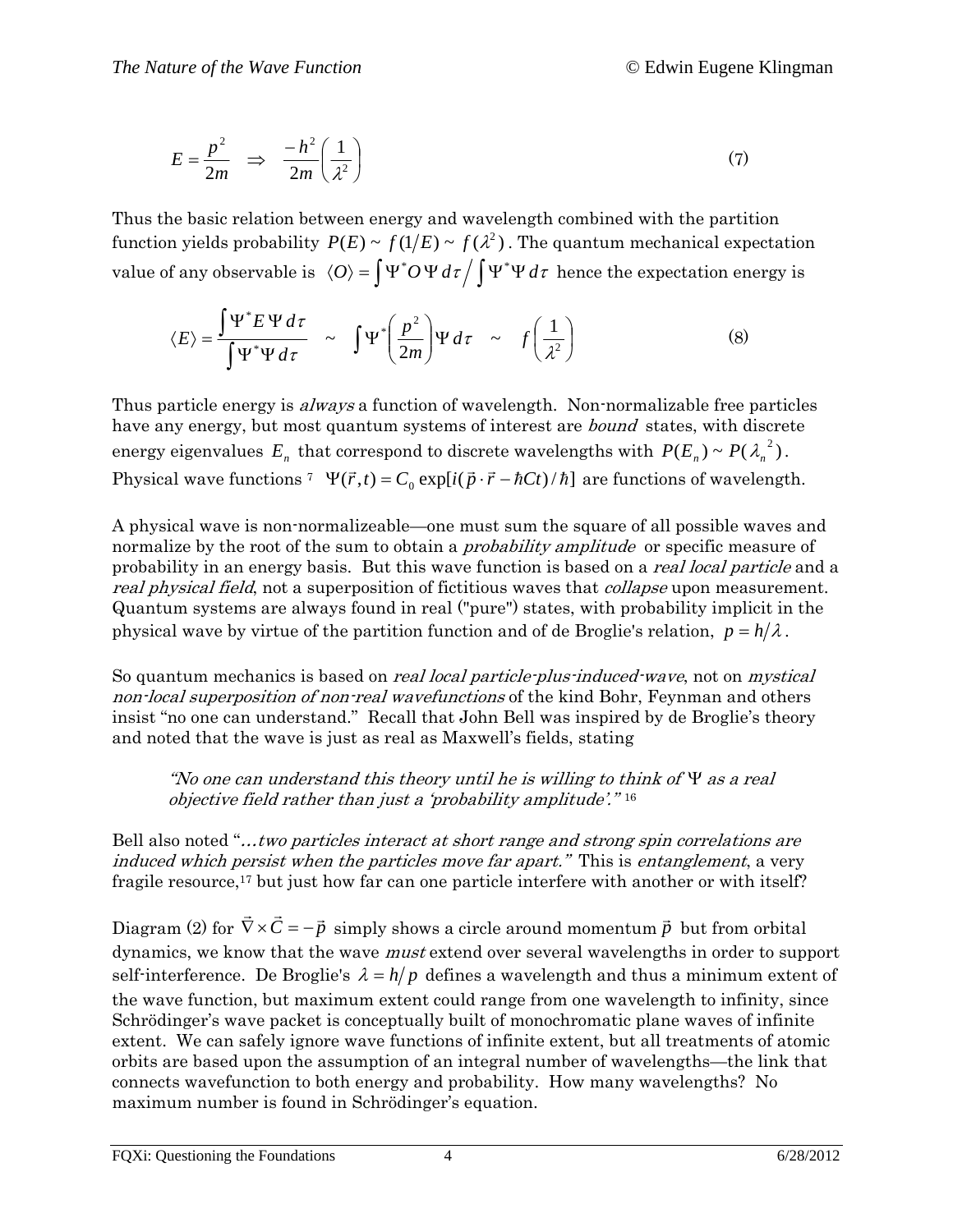### The Extent of the Wave Function

Electron orbits can extend over a trajectory hundreds of wavelengths long. Underlying the quantum mechanical idea of discrete energies is interference of an extended wave with itself, so the wave itself must extend at least over the length of an orbit. For an intuitive feel for such extended waves consider a *trailing vortex* based on an imperfect but relevant analogy: A real experience—flying into New York—suddenly "Bam! Bam!" sounded and felt like a car crossing a railroad track at high speed—we had flown through the *trailing* vortices of another aircraft. FAA-required separation between aircraft implies the vortex extended at least a mile behind that aircraft (see [C]). Considering the aircraft as a 'point', its trailing wave was hundreds to thousands of times larger in extent than the point generating the wave. An aircraft vortex may not represent a coherent quantum effect; nevertheless this example of a real vortex is informative.

Vortices are notoriously difficult to model so we simplify by introducing the reduced wave equation  $\vec{\nabla} \times \vec{C} = -\vec{p}$  and using de Broglie's  $p = h/\lambda$  to obtain  $\vec{\lambda} \cdot \vec{\nabla} \times \vec{C} \sim h$  where the  $\sim$ reminds us that scale factors are omitted.



This view <sup>18</sup> of  $\vec{\lambda} \cdot \vec{\nabla} \times \vec{C} \sim h$  is of a *volume* shown as a cylinder with cross section depicting C-field circulation  $\vec{\nabla} \times \vec{C}$  and with wave-length  $\lambda$  and volume proportional to Planck's constant of action h. This wave function conservation relation gives a simple physical picture that fits perfectly with the equation  $\oint p \, dq = nh$  describing orbital angular momentum as an integral number of Planck actions:

$$
\sum_{j} \vec{\lambda}_{j} \cdot \vec{\nabla} \times \vec{C}_{j} = nh \qquad \Leftrightarrow \qquad \qquad \underbrace{\left(\frac{\hbar}{\hbar}\right)}_{\text{H}} \underbrace{\left(\frac{\hbar}{\hbar}\right)}_{\text{H}} \underbrace{\left(\frac{\hbar}{\hbar}\right)}_{\text{H}} \underbrace{\left(\frac{\hbar}{\hbar}\right)}_{\text{H}} \underbrace{\left(\frac{\hbar}{\hbar}\right)}_{\text{H}} \underbrace{\left(\frac{\hbar}{\hbar}\right)}_{\text{H}} \underbrace{\left(\frac{\hbar}{\hbar}\right)}_{\text{H}} \underbrace{\left(\frac{\hbar}{\hbar}\right)}_{\text{H}} \underbrace{\left(\frac{\hbar}{\hbar}\right)}_{\text{H}} \underbrace{\left(\frac{\hbar}{\hbar}\right)}_{\text{H}} \underbrace{\left(\frac{\hbar}{\hbar}\right)}_{\text{H}} \underbrace{\left(\frac{\hbar}{\hbar}\right)}_{\text{H}} \underbrace{\left(\frac{\hbar}{\hbar}\right)}_{\text{H}} \underbrace{\left(\frac{\hbar}{\hbar}\right)}_{\text{H}} \underbrace{\left(\frac{\hbar}{\hbar}\right)}_{\text{H}} \underbrace{\left(\frac{\hbar}{\hbar}\right)}_{\text{H}} \underbrace{\left(\frac{\hbar}{\hbar}\right)}_{\text{H}} \underbrace{\left(\frac{\hbar}{\hbar}\right)}_{\text{H}} \underbrace{\left(\frac{\hbar}{\hbar}\right)}_{\text{H}} \underbrace{\left(\frac{\hbar}{\hbar}\right)}_{\text{H}} \underbrace{\left(\frac{\hbar}{\hbar}\right)}_{\text{H}} \underbrace{\left(\frac{\hbar}{\hbar}\right)}_{\text{H}} \underbrace{\left(\frac{\hbar}{\hbar}\right)}_{\text{H}} \underbrace{\left(\frac{\hbar}{\hbar}\right)}_{\text{H}} \underbrace{\left(\frac{\hbar}{\hbar}\right)}_{\text{H}} \underbrace{\left(\frac{\hbar}{\hbar}\right)}_{\text{H}} \underbrace{\left(\frac{\hbar}{\hbar}\right)}_{\text{H}} \underbrace{\left(\frac{\hbar}{\hbar}\right)}_{\text{H}} \underbrace{\left(\frac{\hbar}{\hbar}\right)}_{\text{H}} \underbrace{\left(\frac{\hbar}{\hbar}\right)}_{\text{H}} \underbrace{\left(\frac{\hbar}{\hbar}\right)}_{\text{H}} \
$$

Schrödinger, acknowledging that de Broglie's approach led him to his own theory of the wave function in configuration space<sup>1</sup>, said, "I have tried in vain to make for myself a picture of the phase wave of the electron in the Kepler orbit."

We, however, view an elliptical orbit as a thin cylinder near apogee, that smoothly thickens near perigee as the momentum increases, wavelength decreases, and C-field circulation

grows. Intuitively we input  $n-1$  units of 'action' to drive a ground state  $(n=1)$  to high orbital states  $(n > 1)$ . The *extent* of the wave function then is dependent on the number of units of angular momentum imparted to the system.



Thus quantum theory derived from general relativity, consistent with recent experiments, possessing intuitive connections between physical wave and probability amplitude, is real and local. But many physicists believe John Bell proved this to be impossible.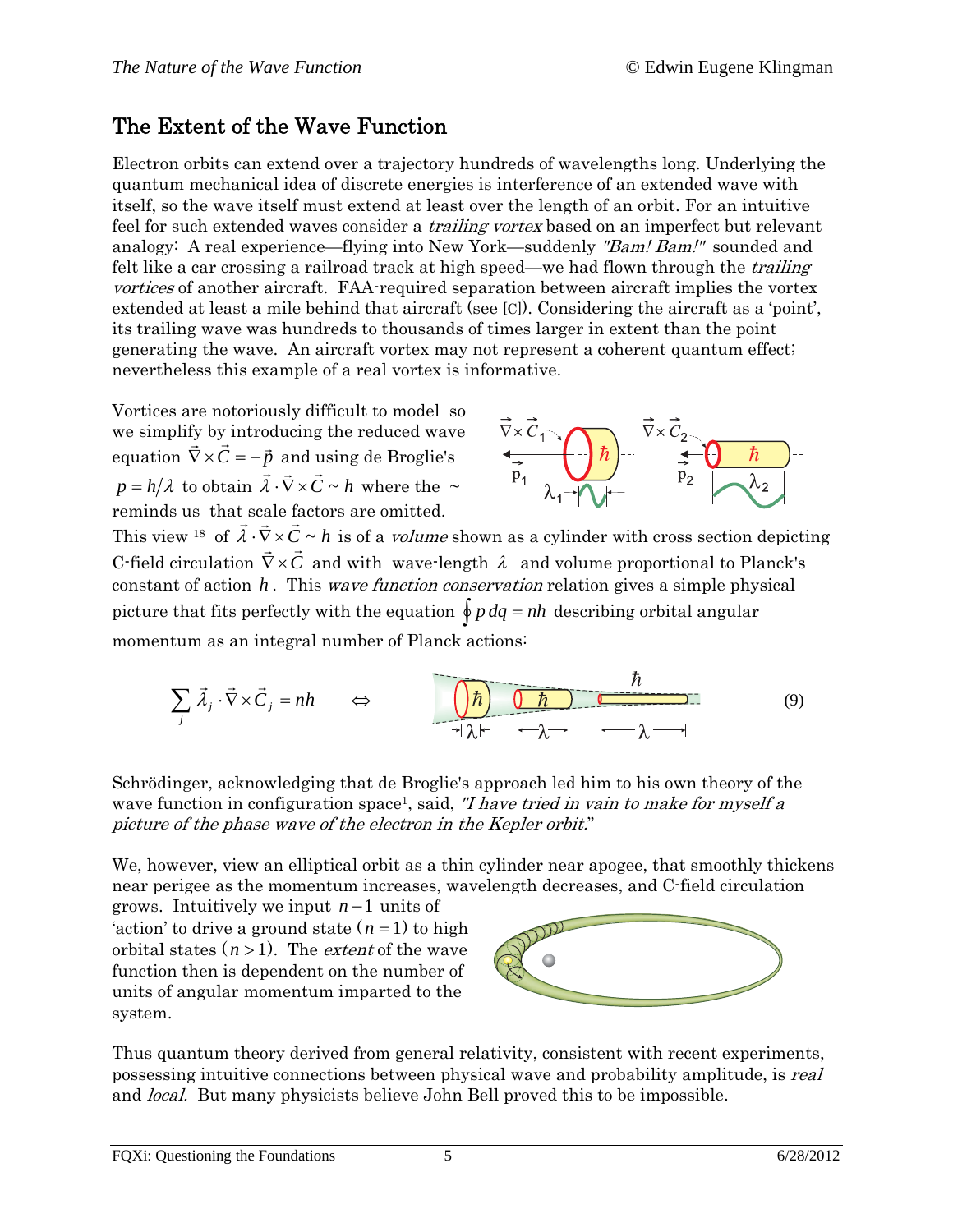### The C-field Wave Function and Quantum Correlations

John Bell claimed: "...quantum mechanically  $E(a,b)$  is given by the expectation value ...  $\langle\vec{\sigma}_1\cdot\hat{a},\vec{\sigma}_2\cdot\hat{b}\rangle$  =  $-\hat{a}\cdot\hat{b}$  . [This] quantum mechanical result cannot be reproduced by a hiddenvariable theory which is local." Here  $\vec{\sigma}$ 's are Pauli spin matrices and a and b are filter angles chosen respectively by generic experimenters 'Alice' and 'Bob', and expectation value refers to correlated measurements over a *series* of runs. Bell can be mathematically correct but physically wrong <sup>19</sup> and Christian has constructed a *framework* to challenge Bell based on the most powerful tool available today, geometric algebra 20, in which every element is defined algebraically and geometrically in coordinate-free manner (see [D]).

Based upon geometric product  $ab = a \cdot b + a \wedge b$  Christian's framework<sup>21, 22</sup> uses a trivector defined by  $\mu = e_x \wedge e_y \wedge e_z$  as the *volume form* representing physical space. The bivector  $\mu \cdot n$  is the bivector projection on the vector *n*, satisfying the identity

 $(\mu \cdot a)(\mu \cdot b) = -a \cdot b - a \wedge b$  (10)

We desire to use Christian's framework as even his detractors have informally expressed qualified approval of it (see [E]). But Christian's *hidden variable*  $\mu$  allows left- or righthanded orientation while the C-field has left-handed circulation. So this aspect of his framework is not open to us even if we can link a C-field-based hidden parameter to a trivector. Additional points about Christian's framework are noted in Appendix [F].

Pusey, Barrett and Rudolph ask, "*Does the wave function correspond directly to some kind* of physical wave?" They logically prove  $3$  that "states interpreted as mere information about an objective physical state cannot reproduce [the] predictions of quantum theory." Generalizing their 'no-go' theorem M.J.W. Hall states 23:

"It is possible for the wave function  $\Psi$  to be one of the properties (or possibly the only property) described by  $\lambda$  [the hidden variable]."

Thus the wave function itself will be our hidden variable. Yet we must express this as a trivector to employ Christian's framework. To do so we represent the wave function, the hidden variable in our local realistic quantum mechanics model, by the volume form

$$
\mu \sim \vec{\lambda} \cdot \vec{\nabla} \times \vec{C} \sim \hbar.
$$
 (11)

where  $\mu = e_{x \leq C_x} \wedge e_{y \leq C_y} \wedge e_{z \leq \lambda}$ . Substituting this in (10) we obtain the expectation value based on the average correlation over many experimental runs, which we write as

$$
E(a,b) = -\left(\frac{1}{N}\right) \sum_{i=1}^{N} (a_i \cdot b_i) - \left(\frac{1}{N}\right) \sum_{i=1}^{N} (a_i \wedge b_i)
$$
 (12)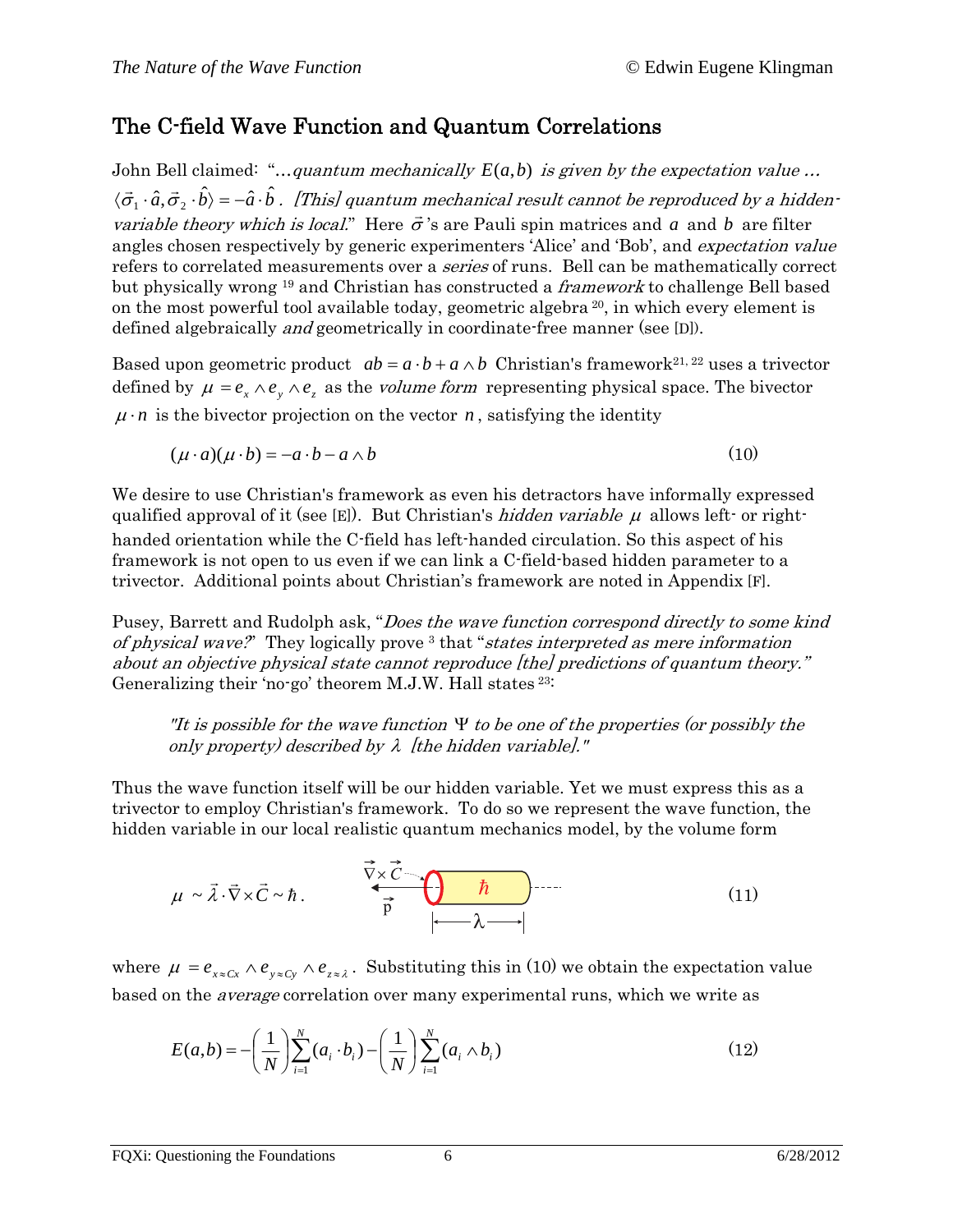Here we call upon John Bell himself to rid us of unwanted terms involving bivectors  $a_i \wedge b_i$ . Bell specifies that Alice and Bob must freely and independently choose respective settings  $a_i$  and  $b_i$  for each  $i^{\text{th}}$  run, so half the time Alice chooses a smaller angle and half the time a greater angle than Bob and the relevant bivectors ( $a_i \wedge b_i$  and  $b_i \wedge a_i$ ) are anti-symmetric<sup>:</sup>

 $a_i \wedge b_i = -b_i \wedge a_i$ . So in the limit of large N,  $\left(\frac{1}{N}\right) \sum_{i} (a_i \wedge b_i) \Rightarrow 0$  $\sum_{i=1}^N (a_i \wedge$  $a_i \wedge b$ *i* yielding  $E(a,b) = -a \cdot b$ ,

which Bell claims to be *impossible*, since our particle-induced C-field-based wave function is both *local* and *real.* Thus Bell is wrong—quantum mechanics is local.

Yet some physicists believe that quantum mechanics is *inherently* non-local. To examine this we must understand the spaces in which quantum mechanics is formulated…

### Quantum mechanics spaces: 3-space, Hilbert , and configuration space

*Physical space*, in which the particle momentum induces a C-field *wave,*  $(\vec{\nabla} \times \vec{C} \sim -\vec{p})$  , has 3 dimensions of space (plus time). It is the space we know and love.

Hilbert space is an *n*-dimensional vector space spanned by wave (eigen) functions  $\{ \Psi_i \}$ 

$$
\frac{-\hbar^2}{2m}\nabla^2\Psi_j + V(x)\Psi_j = E_j\Psi_j
$$
\n(13)

with integral wavelengths associated with the quantum state or wave function. The 3-space wavelength  $\{\lambda_j\}$  correlation with *energy basis*  $\{E_j\}$  is the basis of the link between a physical wave in 3-space and a normalized probability amplitude in Hilbert space.

But one more space regularly appears in quantum mechanics—configuration space.

Einstein and others<sup>1</sup> considered a plane wave impinging on an atom, initially in the state  $\Phi_i$ . They decided that the wave was scattered in various directions:

Applying the probability interpretation to wave function  $\Psi_i$  of the incoming wave

and  $\Psi_j$ ,  $\Psi_k$ ,  $\Psi_l$  etc. for the outgoing waves, they assumed that the particle was in one and only one of the outgoing waves! In other words, they conceived that waves could exist and propagate without the particle (as if multiple bow waves could propagate without a boat). This had major consequences—it implied the *collapse* of the other waves when the particle was found, and it also implied that the probability of the atomic state  $\Phi_j$  and probability amplitudes  $\Psi_j$ ,  $\Psi_k$ ,  $\Psi_l$ , were independent, and therefore Einstein concluded that <sup>1</sup>,

 $||\|\cdot|| \rightarrow \bigcirc_{\psi_i}$ <br>  $||\|\cdot|| \rightarrow \bigcirc_{\psi_i \rightarrow \phi_j}$ <br>  $||\|\cdot|| \vee_k$ <br>  $||\psi_i \rightarrow \phi_i \rightarrow \phi_j$ 

"momentum and energy were conserved only statistically."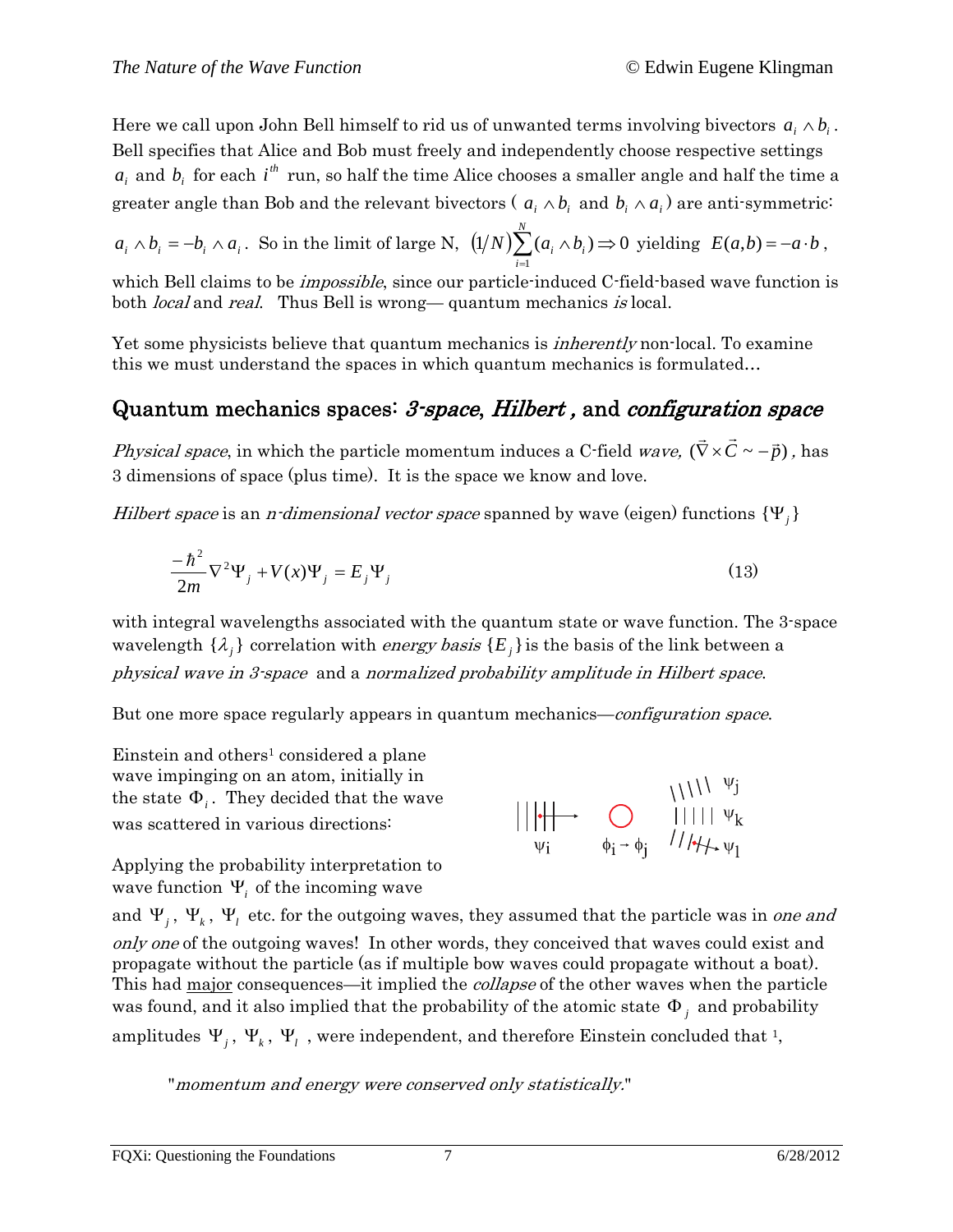Schrödinger next considered a many-particle system with N particles and wrote *one* wave function  $\Psi(x_1, x_2, \ldots, x_N)$  where, paradoxically,  $x_k$  refers to the *position* of the  $k^{th}$  particle that he had replaced with a dispersing wave packet! This wave function was forced to satisfy a multi-particle version of his basic wave equation—just an operator equation for conservation of energy. This wave function for N particles in 3-space is formulated as a 3N-dimensional vector in *configuration* space and is then *forced* to conserve total energy.

### The Origin of Non-locality in Quantum Mechanics

If, as Einstein thought, local collisions did not conserve energy, then Schrödinger's wave function was forced to *non-locally* conserve energy over the entire configuration space. Thus did local real particle-plus-wave function evolve to fictitious non-local wave function by virtue of the confusion of those who mistakenly thought (based on Schrödinger's particleless wave packets) that waves could propagate without particles.

Probability waves sans particle, interpreted as real in  $\beta$  space, implied conservation would only hold *on average*, while 3N-configuration space wave functions enforce conservation over the entire system (by construction) at the cost of non-locality. This cost, imposed by erroneous belief in *waves without particles*, leads to consequent erroneous ideas that the "other" (particle-less) waves *collapse* when the particle is found associated with one wave packet, i.e., in one state. But if local wave functions do conserve energy and momentum, as opposed to Einstein's conclusion about fictitious waves—propagating without an inducing 'boat'—then this 'non-locality' is fictitious, and the non-locality disappears from quantum mechanics. Basically, 3-space physical waves are *real*, 3N-space probability waves *abstract*. The 3N *formulation* is exact, but *solutions* are approximate, obtained by averaging via Hartree-Fock <sup>24</sup> and Fermi-Dirac methods. The 3N *formulation* has confused physicists.

### The Source of the Error

Why did these great physicists believe matter waves could exist without particles? They were confused about *physical waves* and *probability waves*, understanding neither the physical field induced by a particle (the C-field circulation) nor why it correlated with probability (based on wavelength). And Schrödinger's 'pure wave' approach deleted the particles in favor of Fourier-based fictitious wave packets.

Why *does* quantum mechanics predict various outgoing wave packets (probabilistic waves) from a scattering process, if only *one* such wave actually exists—a real wave induced by the actual particle? Because any alternate path consistent with  $\mathcal{S}$  space physics is a possibility, and thus represented by a solution of Schrödinger's energy equation despite the fact that a physical particle induces a real wave on only one path. This path—one of many possible paths (~ Schrödinger equation solutions)—has confused physicists for decades and has led to ideas of *superposition of wave functions* and subsequent *collapse of wave packets*.

### **Conclusion**

The C-field circulation induced by momentum (or mass current) provides a solution to the general relativistic field equation and also solves the quantum mechanical wave equation: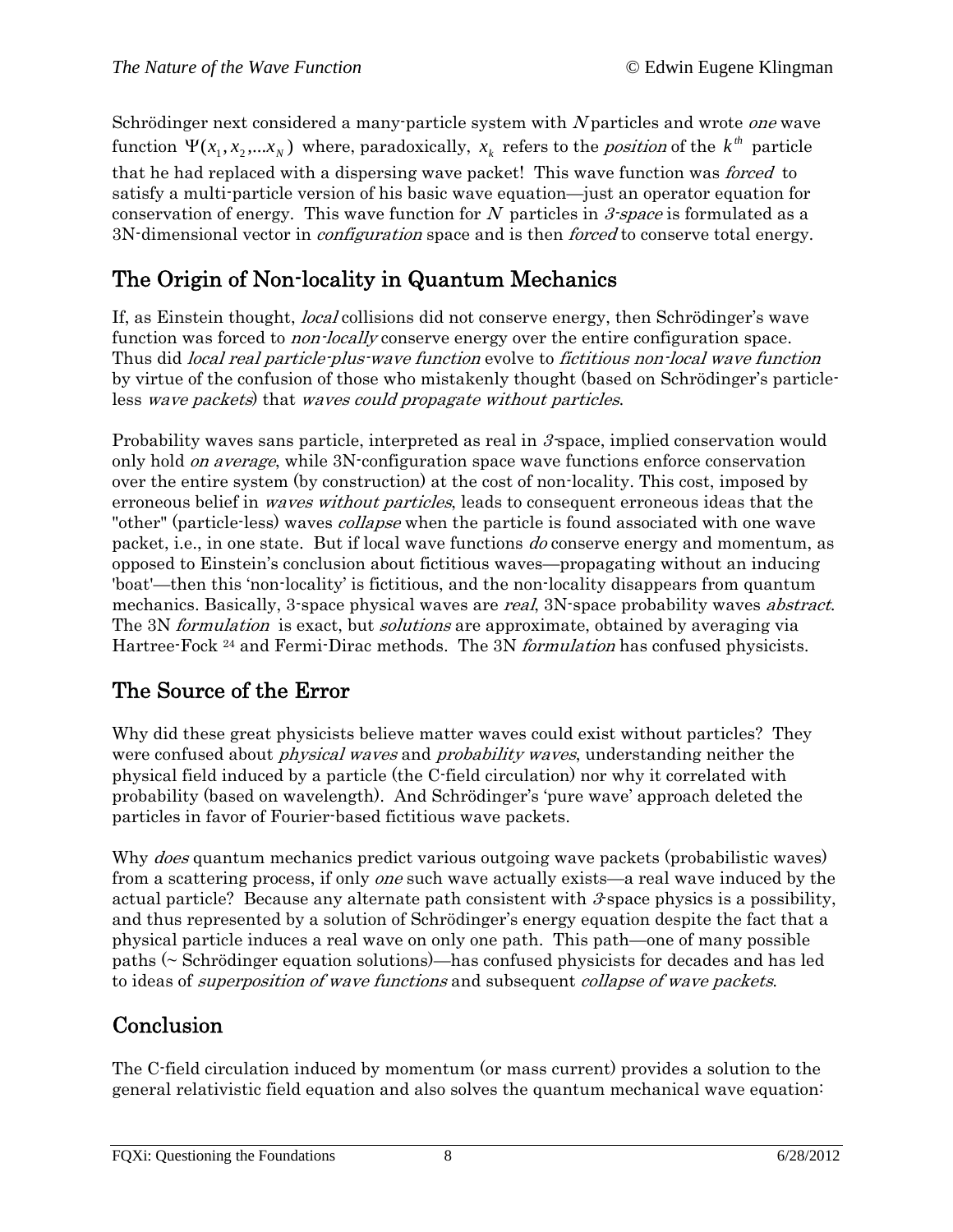**General Relativity Quantum Mechanics** 

$$
\vec{\nabla} \times \vec{C} = -\vec{p}/\mu \qquad \Leftrightarrow \qquad i\hbar \frac{\partial}{\partial t} \Psi = \hbar C \Psi \tag{14}
$$

Using Christian's geometric-algebra-based framework, our theory produces the quantum correlation  $E(a,b) = -a \cdot b$  that Bell's over-simplified approach claimed to be impossible. But to do so we employ a novel *wave function conservation* relation that is not found in 'standard' quantum mechanics, but derives from the de Broglie relation,  $p = h/\lambda$  combined with the C-field relation from general relativity. This quantized volume form allows extension of the wave function in increments  $\sim \hbar$  and supports self-interaction, yielding discrete energies for bound states. These physical wave functions—formulated in an energy basis—span a Hilbert space and can be normalized and interpreted as probability based on the partition function and correlated with wavelength.

#### Each possible solution has a probability yet only one physical solution occurs.

All physical solutions have waves induced by particles. Confusion about this led to ideas of 'collapse' and of 'non-locality' required (erroneously) to conserve momentum and energy. As further evidence of physical realism we note that differentiating  $\vec{\nabla} \times \vec{C} \sim -\vec{p}$  with respect to time yields a Lenz-like-force-law supporting conservation of momentum. Contrast this with Einstein's idea that "momentum and energy are conserved only statistically" and also with Feynman's statement 26 that "the law of inertia has no known origin".

As shown by a number of different experiments, the wave function is physically real <sup>25</sup>, and the real coherent C-field wave—induced locally by maximally dense particles according to general relativity—leads to a probability amplitude based on 3-space. Confused concepts, superposition and collapse, based on Schrödinger's idea of particle-less wave packets falsely implied non-locality. Lorentz noted the impossibility of wave packets in atoms but this 'inconvenient truth' was ignored. Bell claimed the impossibility of local reality but in Christian's framework we predict *exactly* the  $-a \cdot b$  correlations of quantum mechanics.

Assumptions of *superposition* and *collapse* of wave functions are wrong!

#### Assumptions of *non-locality* and *non-reality* of quantum particles are wrong!

Note that this is NOT de Broglie-Bohm theory (nor is the particle a 'singular' solution to the wave equation). Uniquely based on general relativity and quantum mechanics, our theory is grounded in local physical reality rather than floating on abstractions and near-mystical assumptions. And all major aspects of the theory are backed up by experiments.

A nine page essay addressing a century of confusion about the nature of the wave function probably is too condensed to be fully comprehended in one reading. I hope those interested in a *local realistic theory of quantum mechanics* will re-read as necessary.

Edwin Eugene Klingman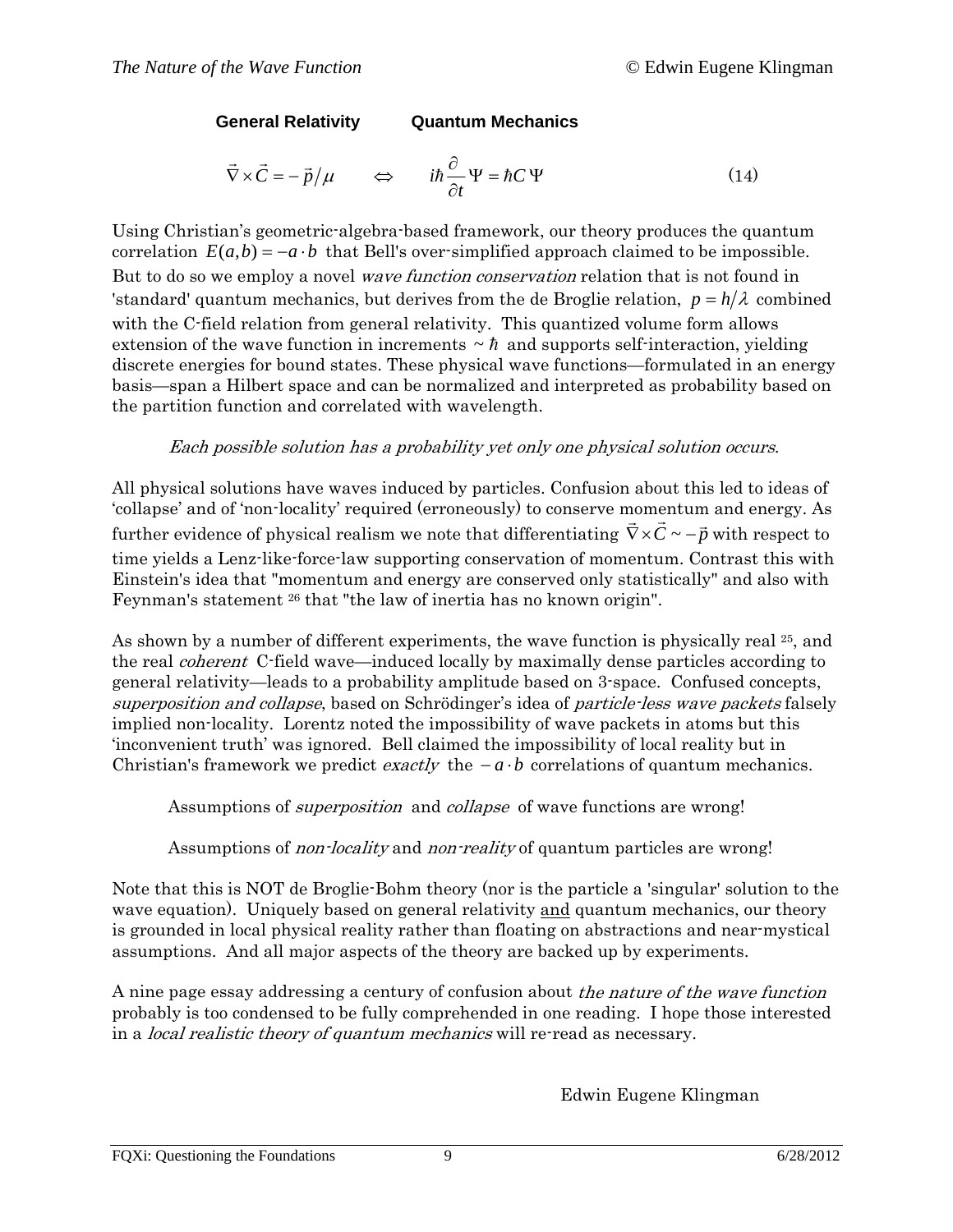## References

- 1 Bacciagaluppi & Valentini. 2009. *Quantum Theory at the Crossroads*, Cambridge.
- 2 Lundeen and Bamber. 2012. "Procedure for Direct Measurement of General Quantum States using Weak Measurement", Physical Review Letters 108, 070402 (Feb).
- 3 Pusey, Barrett, & Rudolph. 2012. "On the reality of quantum states." <http://arxiv.org/pdf/1111.3328v2.pdf> (7 May 2012).
- 4 Lundeen et al. 2011. "Direct measurement of the quantum wavefunction", Nature 474 (9 Jun 2011), p.188.
- 5 Kocsis, Steinberg et al. 2011. "Observing the Average Trajectories of Single Photons in a Two-slit Interferometer" Science 332 (3 Jun 2011) p.1170.
- 6 Aharonov & Vaidman. 1990. "Properties of a quantum system during the time interval between two measurements", Phys Rev A 41, #1 (1 Jan 1990).
- 7 Coffey, Wyatt,& Schieve. 2011. "Reconstruction of Time-Dependent Wave Function Exclusively from Position Data" Physical Review Letters 107, 230403 (2 Dec 2011).
- 8 Maeda et al. 2009. "Non-dispersing Bohr Wave Packets", Physical Review Letters 102,103001 (13 Mar 2009).
- 9 Wyker et al. 2012. "Creating and Transporting Trojan Wave Packets", Physical Review Letters 108, 043001, (27 Jan 2012).
- 10 Hobson, Efstathiou, & Lasenby. 2003. General Relativity, Cambridge.
- 11 Ernie Tretkoff. 2007. "Preliminary Results from Gravity Probe B" APS news [\(Volume](http://www.aps.org/publications/apsnews/200706/)  [16, Number 6\).](http://www.aps.org/publications/apsnews/200706/) <http://www.aps.org/publications/apsnews/200706/gravityprobeb.cfm>
- 12 Tajmar et al. 2006. "Experimental Detection of the Gravitomagnetic London Moment". <http://lanl.arxiv.org/ftp/gr-qc/papers/0603/0603033.pdf>
- 13 EE Klingman. 2008. Gene Man's World, ISBN: 978-0-9791765-5-5.
- 14 JJ Sakurai. 1994. Modern Quantum Mechanics, Addison Wesley.
- 15 RB Lindsay. 1941. Physical Statistics, John Wiley & Sons.
- 16 JS Bell. 1987. Speakable and Unspeakable in Quantum Mechanics, Cambridge Univ.
- 17 Jia et al. 2012. "Superactivation of Multipartite Unlockable Bound Entanglement" Physical Review Letters 108, 190501 (11 May 2012).
- 18 EE Klingman. 2011. "GEM and the Constant Speed of Light", (24 Jan 2011). [http://www.geneman.com/pubs/physics\\_gemlight1/GEM\\_and\\_the\\_Constant\\_Speed\\_of\\_Light.pdf](http://www.geneman.com/pubs/physics_gemlight1/GEM_and_the_Constant_Speed_of_Light.pdf)
- 19 EE Klingman. 2011. "Physics-based Disproof of Bell's Theorem", (10 Sep 2011). [http://www.geneman.com/pubs/physics\\_bell/A\\_Physics\\_based\\_Disproof\\_of\\_Bells\\_Theorem.pdf](http://www.geneman.com/pubs/physics_bell/A_Physics_based_Disproof_of_Bells_Theorem.pdf)
- 20 Doran & Lasenby. 2003. Geometric Algebra for Physicists, Cambridge.
- 21 J Christian. 2012. *Disproof of Bell's Theorem*, Brown-Walker Press.
- 22 J Christian. 2012. "On the Origins of Quantum Correlations" and "Disproofs of disproofs of disproofs ...", FQXi blogs. (accessed 28 Jun 2012) [http://fqxi.org/community/forum/topic/995,](http://fqxi.org/community/forum/topic/995) [http://fqxi.org/community/forum/topic/1247.](http://fqxi.org/community/forum/topic/1247)
- 23 MJW Hall. 2011. "Generalizations of the…Pusey-Barrett-Rudolph theorem for statistical models of quantum phenomena"<http://arxiv.org/pdf/1111.6304v1.pdf>(27 Nov).
- 24 CJ Fischer. 1977. The Hartree-Fock Method for Atoms, John Wiley & Sons.
- 25 Colbeck & Renner. 2012. "Is a System Wave Function in One-to-One Correspondence with Its Elements of Reality?", Physical Review Letters 108, 150402 (13 April 2012).
- 26 Feynman. 1965. The Character of Physical Law, 1965 Lib of Congress 67-14527.
- 27 EE Klingman et al. 2012. "Disproofs of disproofs of disproofs ..." FQXi blogs, (31 Mar -2 Apr). <http://fqxi.org/community/forum/topic/1247>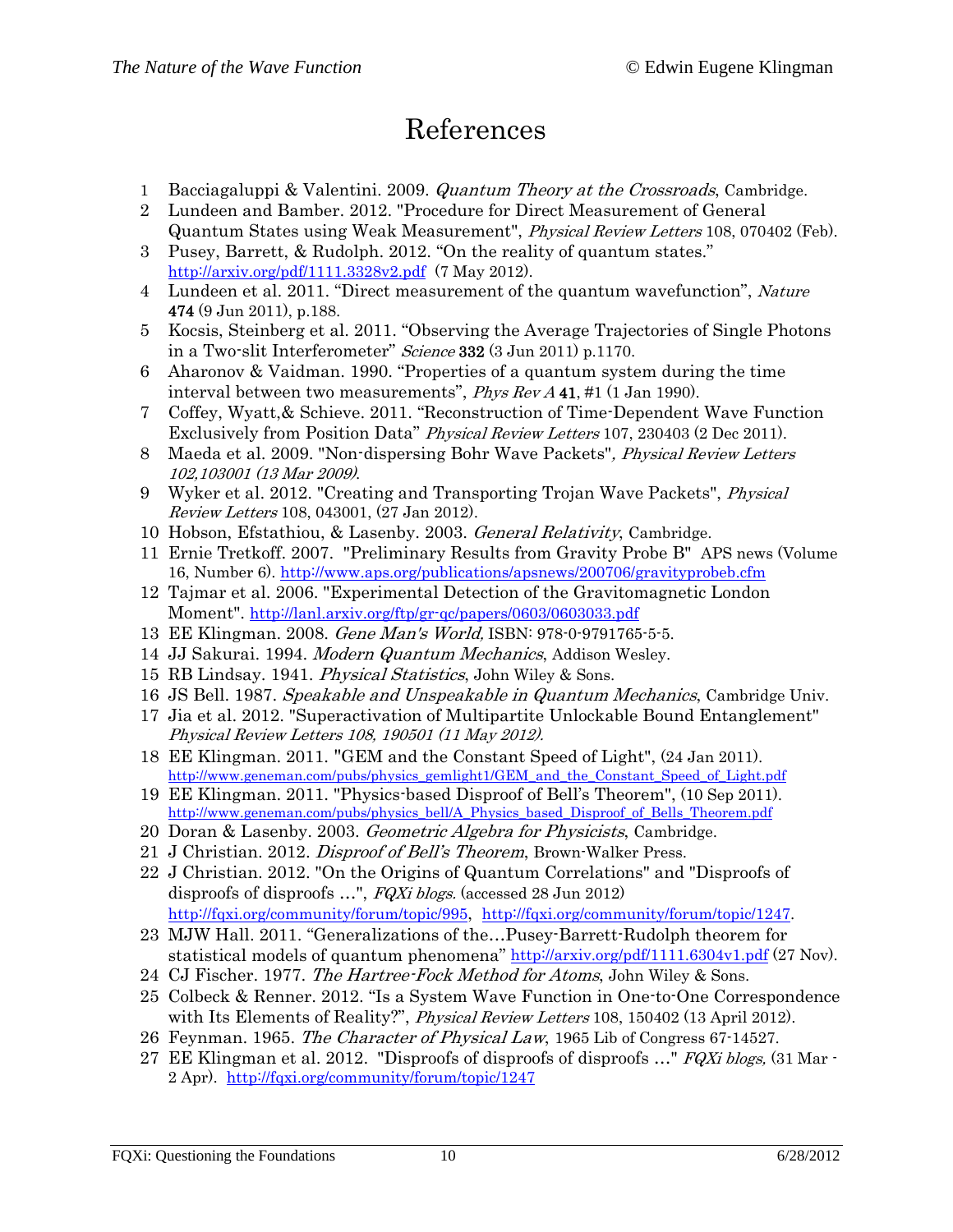# Appendices:

#### [A] Measurement of the Wave Function:

In 2011, experiments based on Aharonov weak measurement techniques measured the wave function *directly* by performing first a weak measurement on one conjugate variable, momentum or *position*, that does not disturb the particle, then a strong measurement on the other variable that does—finally averaging over weak measurements. They conclude the wave function is real—since particles exhibit de Broglie-Bohm type trajectories.

#### [B] Gravito-magnetic Quantum Coherence Factor:

Despite the general failure of relativity to solve the two body problem, a *free particle is a* one body problem and the weak field approximation yields  $\nabla \times \vec{C} = \frac{10\pi}{3} \vec{v}$ *c*  $\vec{\nabla} \times \vec{C} = \frac{-16\pi g \rho}{a^2} \vec{v}$  where *g* is Newton's gravitational constant,  $\rho$  is (local) mass density and  $\vec{v}$  is local velocity. Derived before quantum mechanics, this equation lacks a "coherency factor" which Martin Tajmar has shown <sup>12</sup> to be  $\kappa = 10^{31}$ . The physical field induced by mass current density  $\vec{j} = \rho \vec{v}$  is the basis of our wave function  $\psi \sim \exp[i(\vec{p} \cdot \vec{r} - \hbar C t)/\hbar]$ . The term 'weak' can be misleading, since <sup>10</sup> "even at the surface of a dense object like a white dwarf... the weak field limit will be an excellent approximation." We do not attempt to extend the theory into a black hole.

#### ] Example of Vortex Length many multiples of the size of the inducing 'particle': [C

Pilots of small aircraft are told to avoid following too closely behind large jets taking off or landing, as induced vortices can turn small planes upside down! The photo below shows the scale of real vortices, with dashes emphasizing the clearly visible vortices: